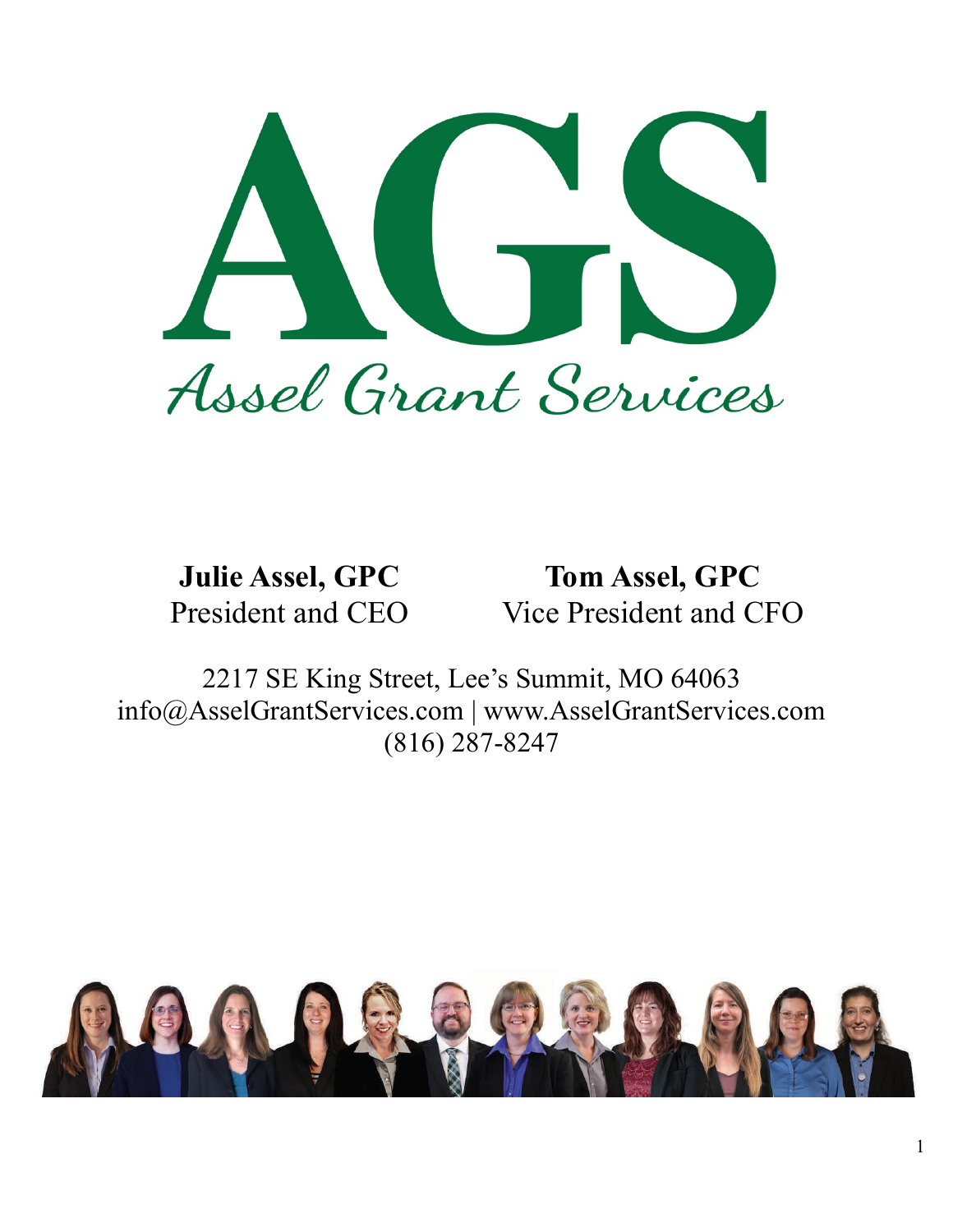# **TABLE OF CONTENTS**

| I.    |                                                                                        |
|-------|----------------------------------------------------------------------------------------|
|       |                                                                                        |
|       |                                                                                        |
|       |                                                                                        |
| П.    |                                                                                        |
| Ш.    |                                                                                        |
| IV.   |                                                                                        |
| V.    | <b>Appendix A:</b> Scope of Work Options for Clients with Established Grant History 10 |
| VI.   | <b>Appendix B:</b> Scope of Work Options for Clients who need to Establish a Grant     |
|       |                                                                                        |
| VII.  | Appendix C: A Representative List of Successfully Awarded Proposals 14                 |
| VIII. |                                                                                        |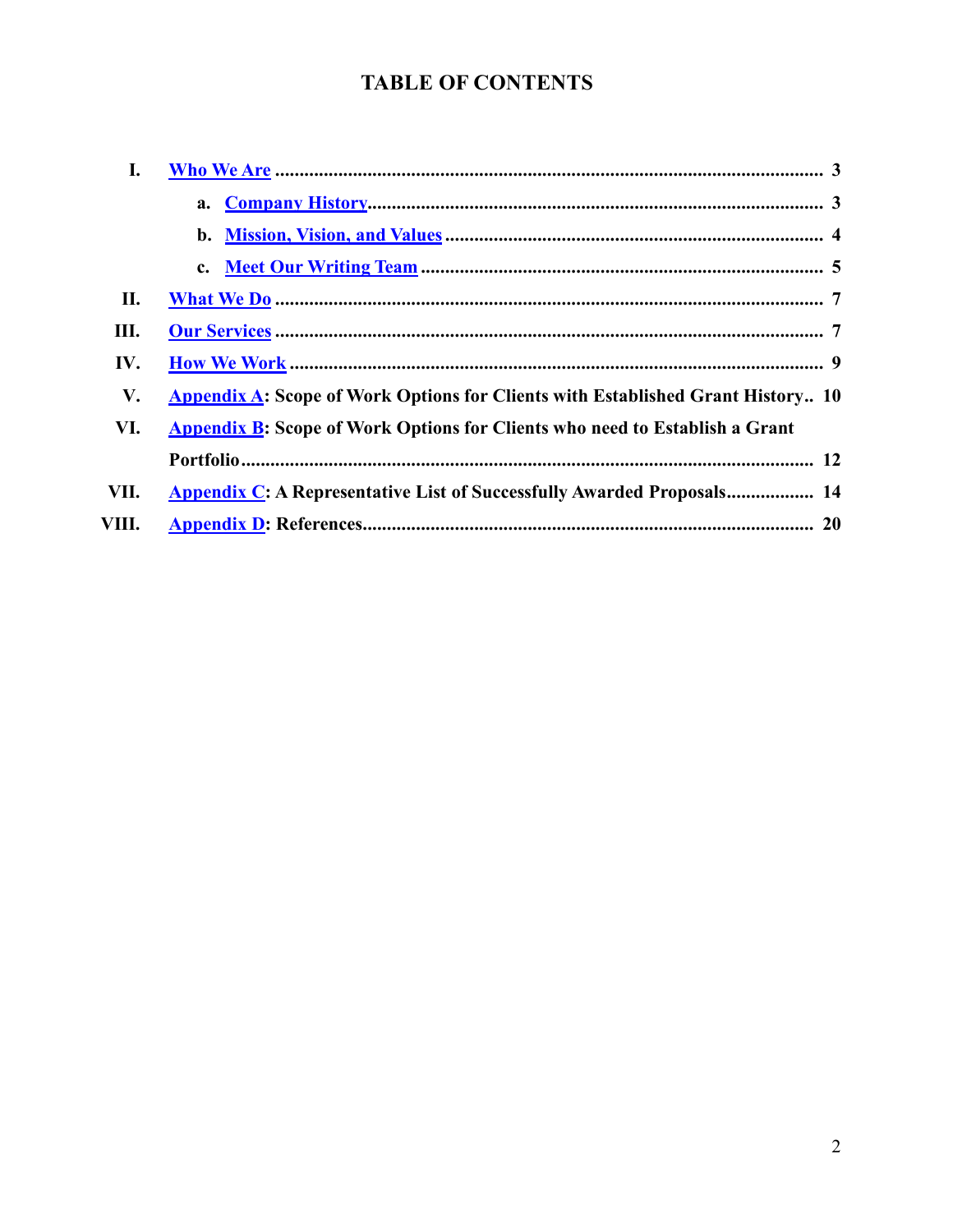## **WHO WE ARE**

#### **Company History**

Founded in 2007, Assel Grant Services has extensive experience in developing grant proposals in the fields of education, healthcare, human services, and the arts. These proposals address needs such as project funding, operating funds, capacity building, and capital campaigns. As a firm, we have broad experience developing proposals to the federal government, state governments, and corporations, as well as local, state, and national private foundations. We have written over \$100 million in awarded proposals in the last five years alone, and over \$215 million since 2007.

In the field of higher education, we have written proposals that secured funding for teacher professional development, curriculum development for professors, scholarships, student support services, and support for science, technology, engineering, and mathematics (STEM) project interaction between professors and students. In preK-12 education, we have successfully written proposals for early childhood development, after-school programming, STEM materials for classrooms, school reform, professional development, capital campaigns, physical fitness, technology, literacy, and school safety.

In the arts, we've written proposals for visual arts exhibitions, performing arts concerts, and hands-on visual and performing arts support for children. For social services, we've secured program funding for emergency assistance, homeless services, housing, services for those with disabilities and those experiencing domestic violence, and youth crisis intervention.

For healthcare companies and hospitals, Assel Grant Services has written small business innovative research grants to the National Institutes of Health and National Science Foundation, mental health, substance abuse, safety net, and disease specific prevention and treatment grants. In addition, Assel Grant Services has written operating and capital campaign proposals to support a wide variety of programs in the Midwest and across the United States. A representative list of grants can be found in Appendix C.

In any given month, we provide grant services to an average of 30 organizations.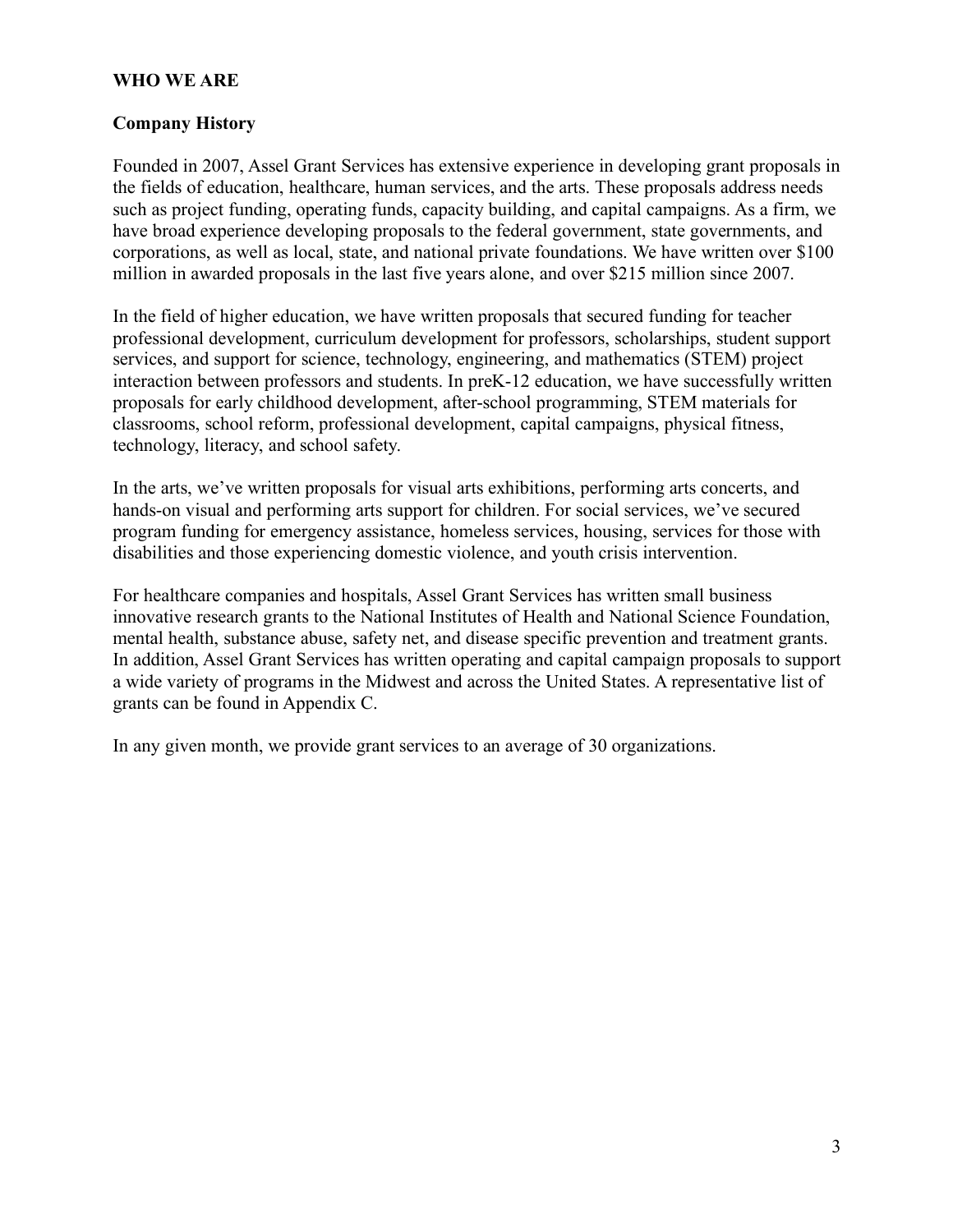## **Mission, Vision, and Values**

## Mission

Assel Grant Services' mission is to provide the highest quality grant services so grant-seeking agencies can positively impact their communities.

## Vision

By 2025, Assel Grant Services will be a nationally recognized leader in grant-seeking, management, and training, using a hands-on and client-oriented approach, staffed primarily by credentialed grant professionals.

### Values

Our core values are Excellence, Integrity, and Accountability. These three qualities should guide our decision-making and define our relationships with our clients and each other.

Excellence: Our mission is to provide the highest quality grant services. We can only do this when each of us strives for excellence in any given task. We achieve excellence when we habitually accept only our best effort. Our clients, and those people our clients serve, deserve nothing less.

Integrity: Each of us should commit ourselves to the highest ethical standard. This is not just being honest to those around us; it is, most importantly, being honest with ourselves. Was my effort the best I could give? Integrity is a personal commitment to hold ourselves to a consistent set of principles. Our daily commitment to excellence and dependability is the basis of our integrity.

Accountability: As we commit to acting with integrity, we must also commit to standing behind our choices. We are accountable when we take ownership and responsibility for how we use our time, how much effort we give, and how we treat the people for whom and with whom we work. By holding ourselves accountable, we can identify where we have excelled and where we could use improvement. This will improve the quality of our work and our workplace, bolstering our company's reputation and prospects for future growth and prosperity.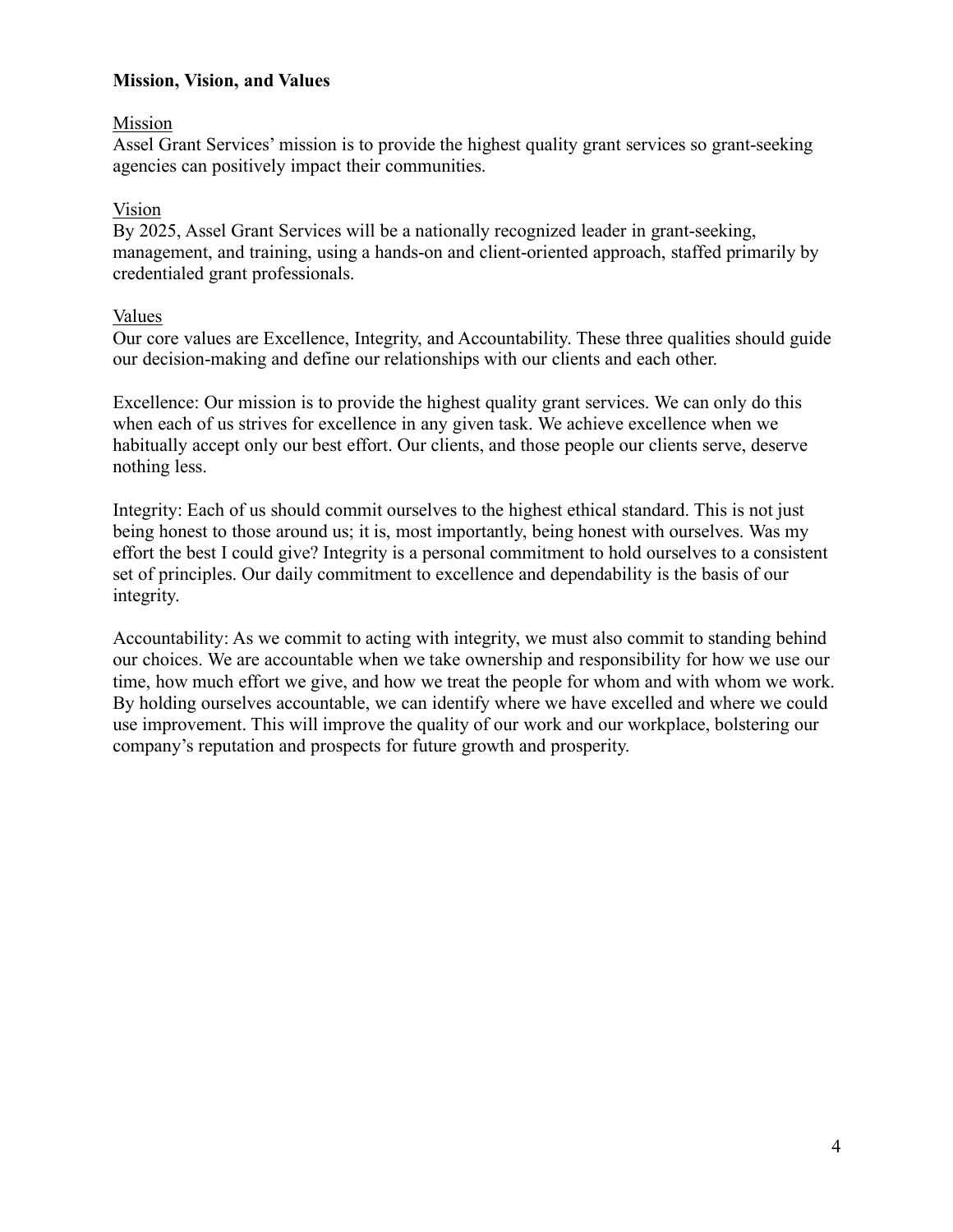# **Meet Our Writing Team**

**Julie Assel, GPC**, is the President/CEO and a Senior Writer for Assel Grant Services. Julie founded the company in 2007 and has over fifteen years of experience in grant writing, research, and management. She has written and reviewed numerous foundation, corporation, and local grants focused on education, healthcare, STEM, mental health, substance abuse, homeless outreach, human services, and small business. She is a Grant Professional Association Approved Trainer, and currently serves as the President of the Grant Professionals Certification Institute. Julie has successfully secured over \$140 million in grant funding over the past fifteen years.

**Tom Assel, GPC**, is the Vice-President and a Senior Writer for Assel Grant Services. Tom has managed business operations for the firm since 2008. Beginning in 2012, he joined Assel Grant Services' team of writers and has successfully secured over \$3 million in grant funding in the years since. In addition to his fiscal skills and experience in the nonprofit sector, Tom has a master's degree in engineering and large project experience from his time in the Marine Corps and the U. S. Army Corps of Engineers.

**Julie Alsup, GPC**, is Assel Grant Services' Director and oversees all operations within the nonprofit division of the firm. Prior to joining Assel Grant Services, she served as the Grants Director for the YMCA of Greater Kansas City from 2011-2016, raising over \$10 million for programs and operations during her tenure and building strong relationships with local funders. Over the course of her career she has successfully secured more than \$22 million in grant funding.

**Tracey Diefenbach, GPC**, is an Assistant Director with Assel Grant Services. Prior to joining the team, Tracey was the Director of Grants for Big Brothers Big Sisters of Eastern Missouri for over eight years, helping to secure over \$15 million in government, foundation and corporate funding. She has over 14 years of experience in research and writing grants focused in the Greater St. Louis Metropolitan Region and a strong background in youth services, including mentoring, positive youth development, and homeless youth services.

**Emily Hampton**, **GPC**, is a Grants Specialist with Assel Grant Services. She has a Master's in Public Administration and has over a decade of experience working in the nonprofit sector. She earned her undergraduate degree in Anthropology, founded and directed a nonprofit in Lawrence, KS, and recently joined the national and Heart of America chapters of the Grant Professionals Association. Her nonprofit grants experience is in the areas of health, food security, equity and youth development. Over her years of experience in writing, reviewing and securing grants, she has raised over \$4 million.

**Jennifer Murphy, GPC**, is a Grants Specialist with Assel Grant Services. Jennifer brings a strong background in social services proposal writing and grant management, primarily in the areas of homelessness outreach and housing solutions. Her education in Nonprofit Management and three years of experience in the public and nonprofit sectors have given her the knowledge to effectively manage, review, and write grant proposals for a variety of programs. In the past five years, Jennifer has successfully secured over \$5 million in grant funding.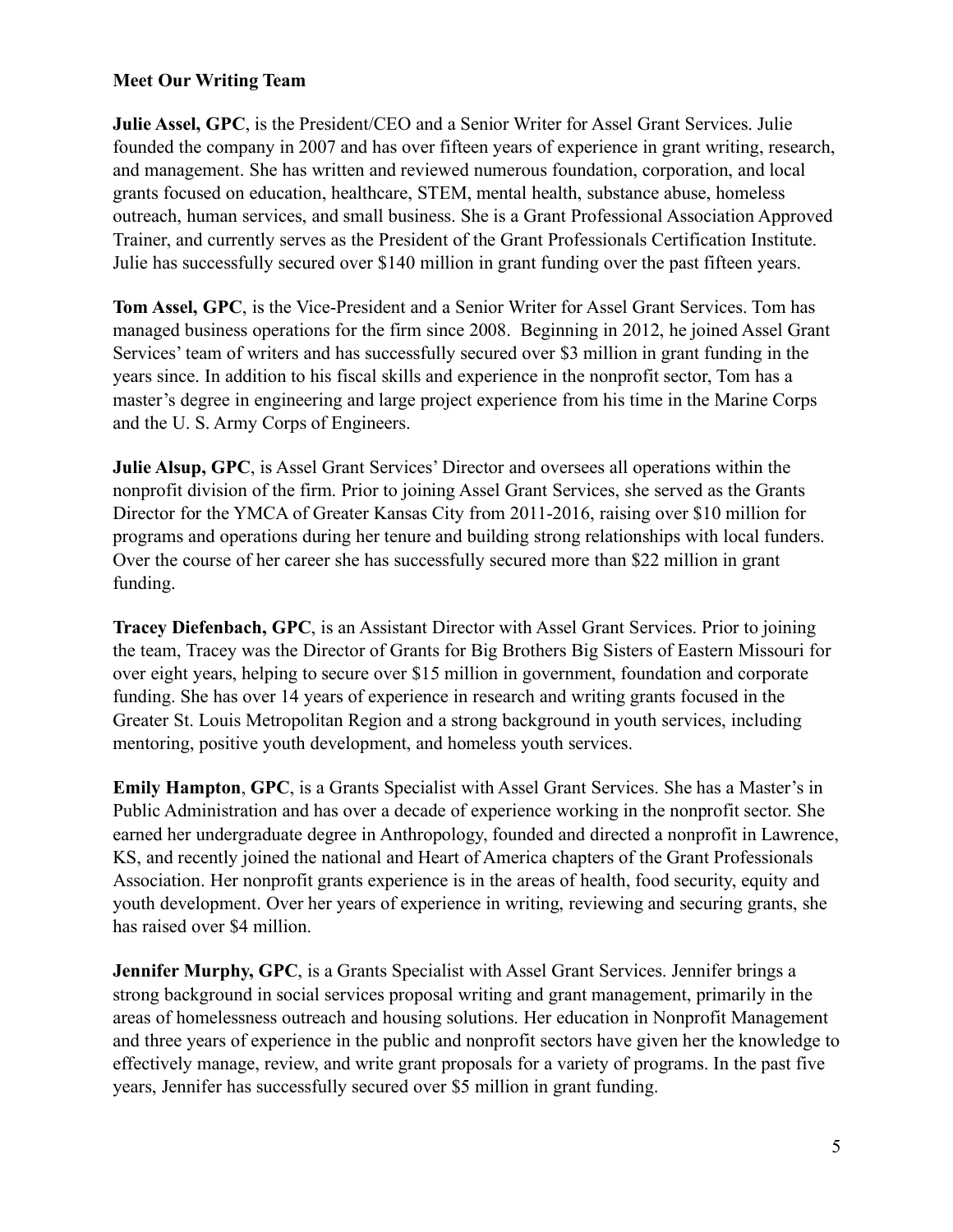**Hayley Waynick, GPC**, is a Grants Specialist with Assel Grant Services. Hayley joined the firm in 2012, bringing eight years of experience in the nonprofit sector, including fundraising and community relations expertise, as well as a successful grant writing history of over \$1 million for KidsTLC. She has written and reviewed numerous foundation and corporate grants focused on mental health, human services, homeless services, autism interventions, and housing. Hayley has successfully secured over \$6 million in grant funding over the past five years.

**Whitney Gray, GPC**, is a Grants Specialist with Assel Grant Services. Whitney has over fifteen years of experience in the nonprofit sector, including professional presentation expertise, as well as a successful grant writing history for MidAmerica Nazarene University, where she worked closely with faculty to develop a culture of collaborative grantsmanship. She has written and reviewed numerous foundation, corporation, and local grants. Whitney has successfully secured over \$12 million in grant funding over the past five years.

**Rosie Brennan, GPC**, is a Community Engagement Specialist with Assel Grant Services. In this role Rosie works to connect and support new and prospective AGS clients as well as proposal writing. Rosie has over 10 years of experience working with nonprofits and in the field of PreK-12: public, charter, and private school Education. Her experience in nonprofit work includes fundraising/development, grant writing, grants management, event planning, communications, program development, and quality improvement.

**Leah Hyman** joined Assel Grant Services as a Grants Associate in 2020. She graduated Summa Cum Laude from Kansas State University with degrees in English and International Studies in 2009, and has extensive experience in both the retail and small-business worlds. She served as Communications Coordinator for the Greater Manhattan Community Foundation (GMCF) and as a grant services contractor, secured over \$100,000 in funding for small nonprofit agencies in the Manhattan area in her first two years.

**Michele Ryan** is a Grants Associate with Assel Grant Services. Michele joined the firm in 2019, bringing twenty years of non-profit sector experience in elementary, secondary and higher education, performing arts, and social services. She received her bachelor's degree from Saint Mary's College, Notre Dame, Indiana, and has broad fundraising knowledge with a focus on grant writing and management in the Greater St. Louis Region. Michele has successfully secured over \$16 million in funding from government, foundation, corporate, and individual sources over the course of her career.

**Roxanne Jensen, Ed. S,** is a Grants Associate with Assel Grant Services. Roxanne has taught English language learners in several districts, and is certified in elementary education, early childhood, multi-categorical special education, and linguistically diverse education. She has experience managing professional development grants, using data to address the needs of struggling students, and the Response to Intervention process. Roxanne has successfully written over 25 grant projects on DonorsChoose for her own classroom, raising over \$15,000, and has helped train other teachers to write their own projects.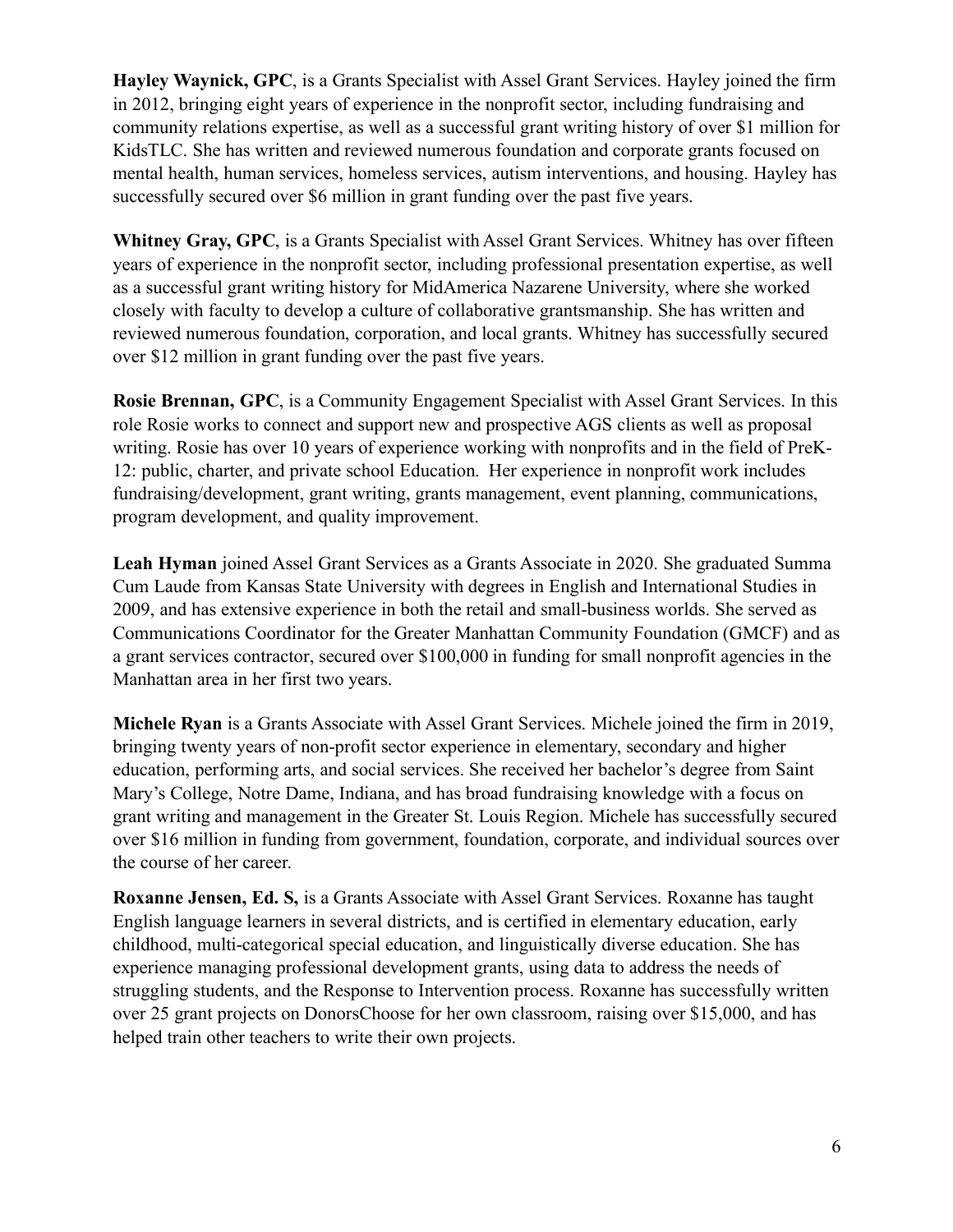### **WHAT WE DO**

Assel Grant Services provides a continuum of grant project management, from assessing organizational capacity for grant-seeking to submitting the final report. We meet with each client to develop a customized scope of work (see samples in Appendix A and B). This work can be changed as needed after evaluating the progress on a monthly and annual basis.

We are exclusively a grants-focused firm offering training; prospect research and grant calendar development; program and evaluation development; case statement writing, editing, and refreshing; foundation, corporate, and government grant writing; and grant reporting.

# **OUR SERVICES**

### **Organizational Readiness**

We meet with staff and key leaders to perform a thorough review of the organization's programs, policies, budgets, needs, and strategic plan as part of a grant readiness audit. We ask open-ended and thoughtful questions to get to know our clients and understand, and even help direct, their grant strategy. We encourage our clients to describe their organization's mission and program goals. When we request documents and past grants, our writers help our clients understand why we need the information. Our team helps organizations' compile or create a portfolio of documents and attachments funders most often require. We can train boards and staff on best practices for seeking, administering, and reporting on grants.

One of the major strengths Assel Grant Services brings to any client's funding needs is the experience and wide range of backgrounds of our staff. Over the past 10 years, Assel Grant Services has built quality relationships with both large and small organizations and with the agencies that fund them. We can strategize with our clients to find potential connections with board members as well as provide introductions to key local foundation program officers. Our experienced staff know how to open the right doors and can direct our clients to discuss partnerships with the foundations that align with their mission and programs.

#### **Case Statement Development**

As many nonprofits look to diversify their revenue streams, they find themselves needing to communicate about their organizations with multiple funders. Creating a comprehensive case statement with high-quality language about your organization and programs is key to efficiency, helping you avoid starting from scratch every time you begin writing a proposal. Our writers will create a comprehensive case statement for your organization and key programs. For organizations located in Kansas City, this step of the process may also include the creation of a Donor Edge profile with the Greater Kansas City Community Foundation.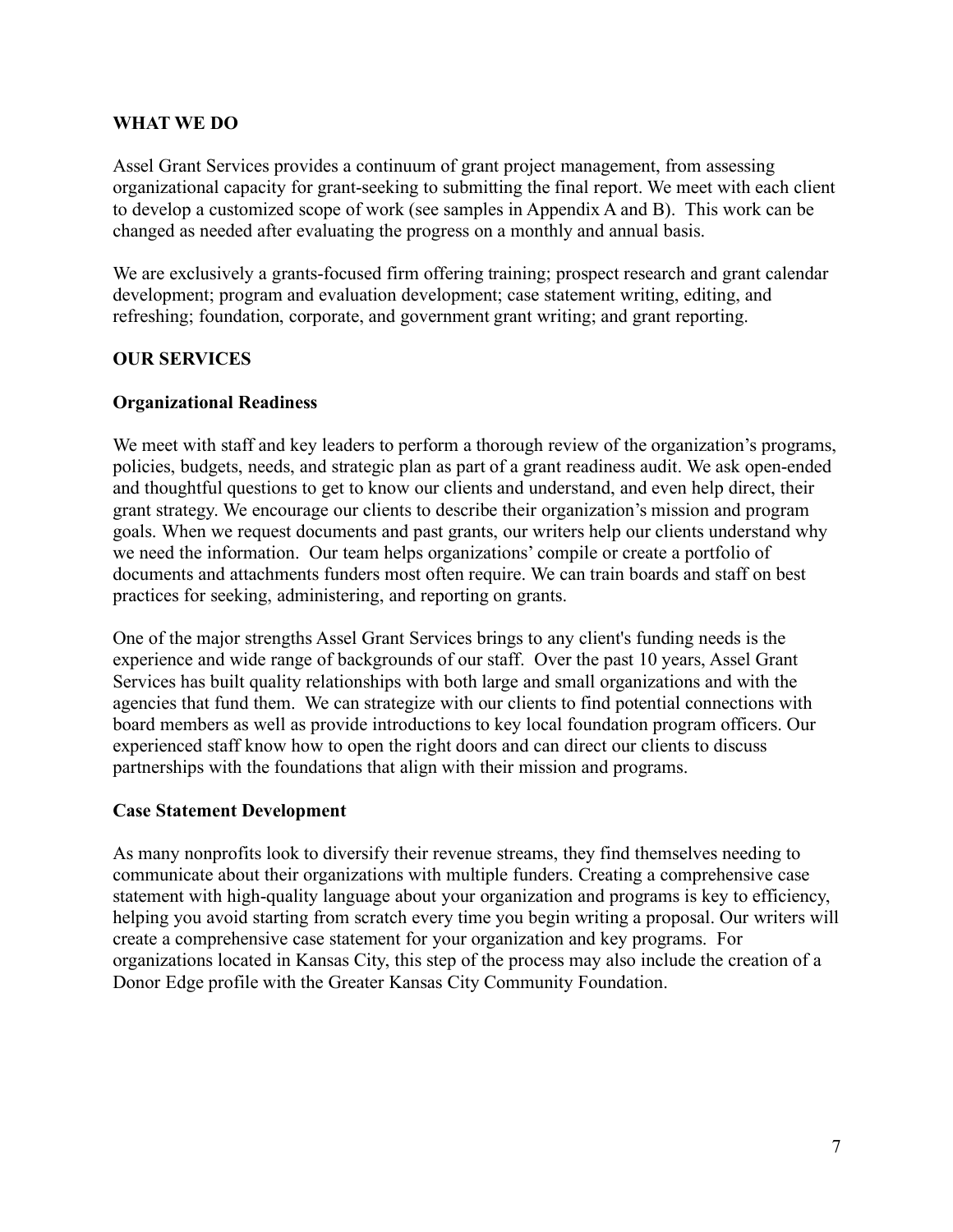## **Research, Qualification, and Grant Calendar Development**

After discussion with the client, Assel Grant Services will research funders that have supported similar types of organizations and programs as well as identify promising new prospects based upon location, funding interest, target population, type of giving, and whether the funder is accepting applications. We assign each funding opportunity a quality match rating of 1-5, with 5 being the strongest opportunity. Based on all prior information, the client's priorities, risk tolerance, and budget, Assel Grant Services will then create a grant calendar, beginning with the client's current funders and the highest-ranked potential funders with hard deadlines. Potential funders with multiple or rolling deadlines are scheduled as space and budget are available. Assel Grant Services will continue to provide regular monitoring of new opportunities, ensuring organizations are up-to-date on developing funding opportunities.

### **Grant Proposal Preparation and Submission**

Assel Grant Services will work with the organizational representatives to plan and develop proposals for submission in response to funder requests for proposals. Assel Grant Services is experienced in the planning, development, writing, and submission of grants for a wide variety of organizations. We will come to meetings with prepared project timelines that include assigned tasks and due dates for project participants to ensure all information needed for the grant narrative and attachments will be received in a timely manner. We will work with appropriate program staff to gather accurate information about current and proposed programming and can create or critique logic models and outcome language to help strengthen proposals. We will work with finance departments to clarify allowable costs and to develop spreadsheets with preassigned formulas to facilitate budgets, including multi-year budgets and budgets with allowable indirect costs. We can and will prepare federal forms and application packages for grants.gov's Workspace, NSF's FastLane, and NIH's eRA Commons. Assel Grant Services also works with the many partners of government agencies to provide high-quality individualized letters of commitment for partnership proposals.

#### **Grant Reporting**

Good reporting is critical to maintaining strong relationships with funders. Assel Grant Services will keep track of the organization's report deadlines, assist clients in setting up tracking systems for their program's outcomes, and write the required reports for both government grants and foundation grants.

#### **Deadlines**

Assel Grant Services is keenly aware of the necessity of meeting deadlines and is experienced in addressing the needs of its clients in both established and accelerated timelines. Our firm has significant experience in dealing with quick turnaround times as needed, while maintaining the highest levels of quality and professionalism.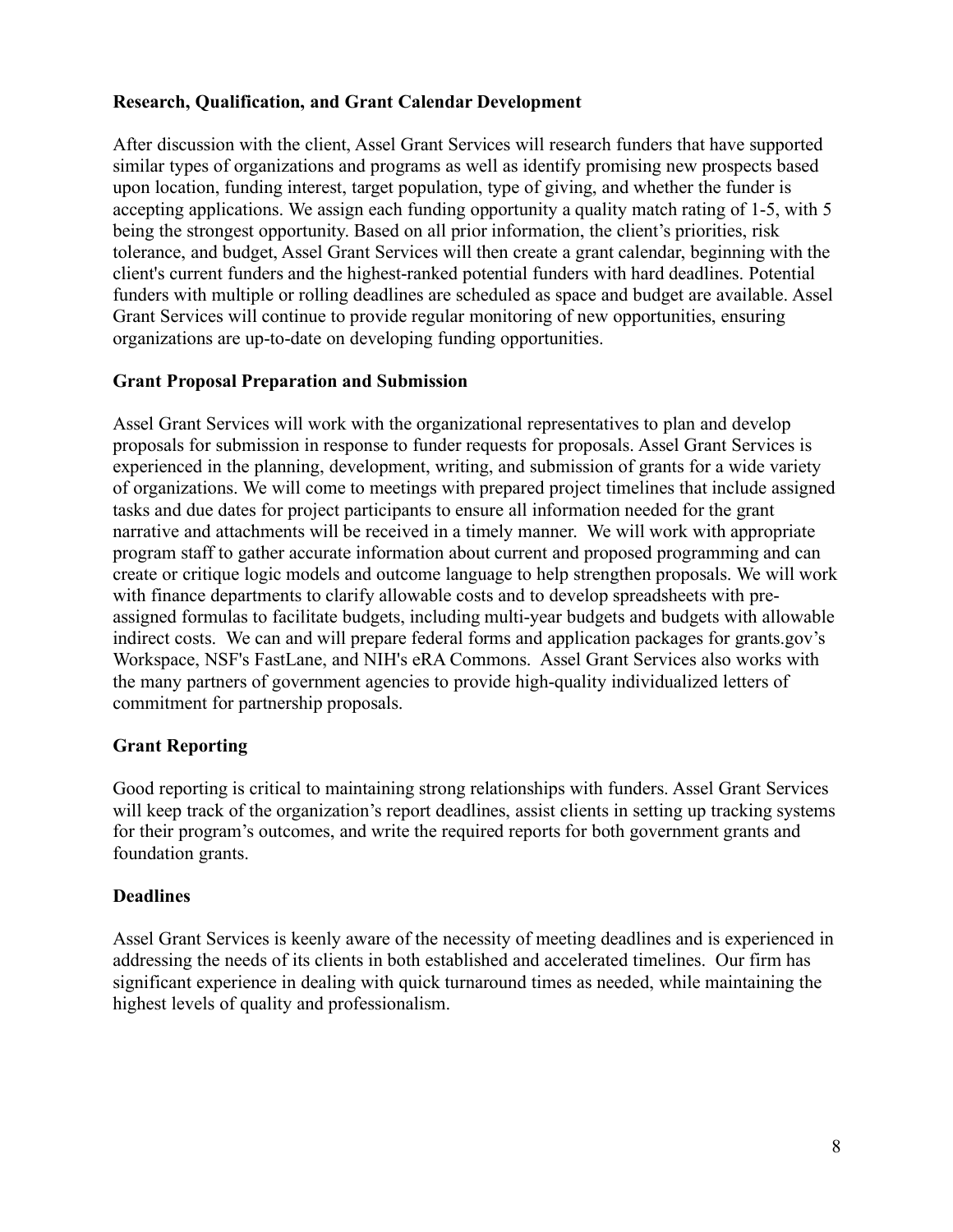## **HOW WE WORK**

#### **Meetings and Communication**

When Assel Grant Services works with a project team, we make every effort to be considerate of all participants' busy schedules. Project meetings are held only when necessary, without sacrificing understanding or efficiency. While Assel Grant Services is very responsive to requests for in-person meetings, we also make use of a variety of different communication platforms for the sake of the client's time and flexibility. These include telephone, email, Skype, Google Hangout, Zoom, and GoToMeeting. Assel Grant Services regularly uses Basecamp to keep track of timelines and DropBox for file sharing, though is well-versed in Sharepoint and GoogleDocs as well. If you would like to use a particular method of communication, Assel Grant Services will be more than happy to accommodate that preference.

### **Proposal Planning**

When an organization expresses a desire to pursue a particular request for proposal (RFP), Assel Grant Services will carefully review the RFP before we facilitate an initial meeting with the organization regarding the proposal. This allows us to have appropriate questions and timelines in mind going into the meeting. If Assel Grant Services is asked to facilitate an initial meeting regarding a funding opportunity, we will develop an appropriate agenda that includes a list of required items, a timeline for receiving or delivering these items, and a follow-up action plan including deadlines and individuals responsible for the action items. In addition, we will provide initial analysis as to whether we believe the funding opportunity is a high-quality fit.

#### **Quality Assurance**

Our three-step quality review process ensures that every document is read by two to three different writers before leaving our firm. This system ensures all projects are checked for required attachments, every part of every question is answered thoroughly and thoughtfully, and the document is grammatically sound. AGS project managers assign new clients to writers based on any existing relationship with the client, or prior experience in the client's field. Ongoing clients typically work with the same one or two writers to maximize efficiencies, minimize the learning curve, and accommodate unforeseen circumstances.

Every month AGS will supply each client with a detailed report of our progress on their proposals. The report will include projects worked on in the previous month, a list of proposals submitted, and updates on approaching deadlines and scheduled meetings.

#### **Billing**

Assel Grant Services bills for services on an hourly rate which is based on the size of the organization. Assel Grant Services invoices clients at the end of each month with payment due within 30 days. A 1% late fee is assessed on any invoice overdue by more than 30 days. Payment is due even if the Client decides not to submit the proposal or if the Client does not receive the grant.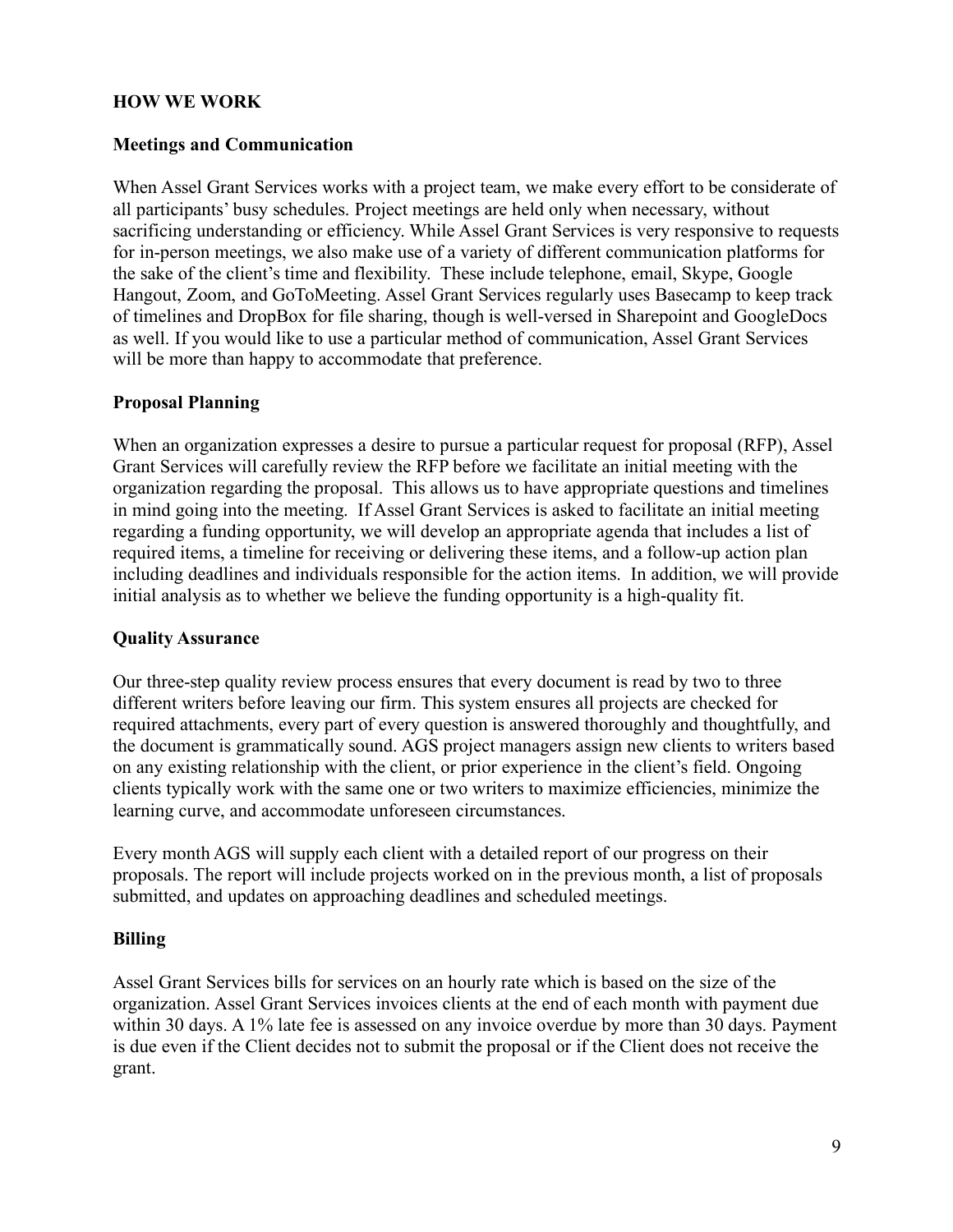# **Appendix A: Scope of Work Options for Clients with Established Grant History**

Below is a list of common tasks and estimated hourly totals based upon the client's history and projected grant calendar.

| <b>Phase</b>                      | <b>Tasks</b>                                                                                                                                                                                                                                                                                                                                                                                                                                                                                                                                                                                                                                                               | <b>Time Commitment</b>                                                                                                                                                                                                                                                                      | Annual                  |
|-----------------------------------|----------------------------------------------------------------------------------------------------------------------------------------------------------------------------------------------------------------------------------------------------------------------------------------------------------------------------------------------------------------------------------------------------------------------------------------------------------------------------------------------------------------------------------------------------------------------------------------------------------------------------------------------------------------------------|---------------------------------------------------------------------------------------------------------------------------------------------------------------------------------------------------------------------------------------------------------------------------------------------|-------------------------|
| Grant<br>Strategy<br>Alignment    | Meeting with organization<br>$\bullet$<br>leadership to ensure<br>alignment of grant strategy to<br>organization priorities                                                                                                                                                                                                                                                                                                                                                                                                                                                                                                                                                | Annually (3 hours)<br>$\bullet$                                                                                                                                                                                                                                                             | <b>Total</b><br>3 hours |
| Pre-<br>Application<br>Management | Discussions with finance,<br>$\bullet$<br>development staff, and<br>program staff to identify<br>dollar amounts needed.<br>Assembly/ creation of<br>٠<br>program budgets and budget<br>narratives for key programs.<br>On a bi-monthly basis,<br>٠<br>review grant opportunities<br>identified by program staff<br>or leadership and run these<br>through Grant Feasibility<br>Matrix and additional<br>leadership as needed.<br>Prepare list of questions of<br>$\bullet$<br>information required for<br>upcoming grants and<br>distribute to program staff.<br>Coach Development staff on<br>$\bullet$<br><b>Foundation relations</b><br>Review of Outcomes<br>$\bullet$ | Monthly standing<br>$\bullet$<br>meeting with Finance<br>Team to discuss<br>upcoming budgets/<br>opportunities that require<br>support of finance (2)<br>hours)<br>Bi-monthly meetings<br>$\bullet$<br>with program staff (one<br>call, one in-person) (5<br>hours) and evaluation<br>staff | 84 hours                |
| Grant<br>Research                 | Ongoing monitoring of<br>$\bullet$<br>upcoming opportunities                                                                                                                                                                                                                                                                                                                                                                                                                                                                                                                                                                                                               | 3-5 hours per month<br>$\bullet$                                                                                                                                                                                                                                                            | 50 hours                |
| Grant<br>Calendar<br>Management   | Organize and update list of<br>$\bullet$<br>grants being pursued and<br>monitored.<br>Work with internal staff to<br>manage this through<br>development database<br>Add grant reporting<br>٠<br>deadlines<br>Provide Development<br>٠<br>Officer with a weekly report<br>of Grants/Reporting                                                                                                                                                                                                                                                                                                                                                                               | 1.25 hours per week<br>$\bullet$                                                                                                                                                                                                                                                            | 60 hours                |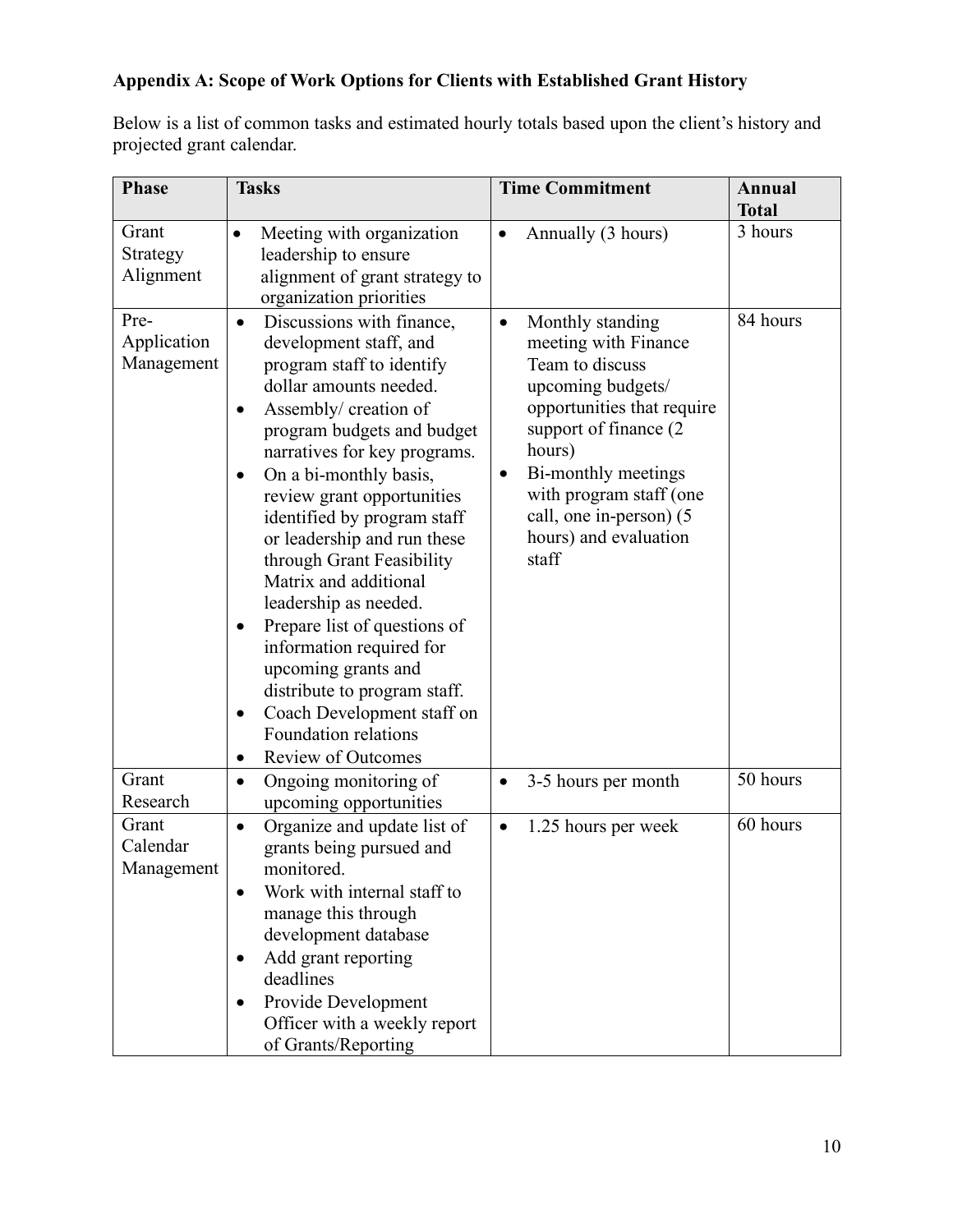| Grant<br>writing/<br>Coaching<br>Post Award<br>Management | $\bullet$ X small grants per month (1-<br>3 pages) (4-9 hours each)<br>$\bullet$ X medium grants per month<br>$(3-8 \text{ pages})$ $(9-18 \text{ hrs each})$ ;<br>• X large grants $(15-25)$ hrs<br>each) per quarter<br>Major state or federal grants<br>٠<br>$(80-100$ hours each) | <b>TBD</b>                                    | <b>TBD</b> |
|-----------------------------------------------------------|---------------------------------------------------------------------------------------------------------------------------------------------------------------------------------------------------------------------------------------------------------------------------------------|-----------------------------------------------|------------|
| Annual<br>Updates                                         | Donor Edge Profile Update<br>$\bullet$<br>Attachments Audit/Portfolio                                                                                                                                                                                                                 | 10 hours<br>$\bullet$<br>5 hours<br>$\bullet$ | 15 hours   |
|                                                           | Communication and Consultation                                                                                                                                                                                                                                                        | 1 hour per week x 50 weeks                    | 50 hours   |
| <b>Total</b>                                              |                                                                                                                                                                                                                                                                                       |                                               | 262 hours* |

**\*Additional grant writing hours to be determined by the grant calendar.**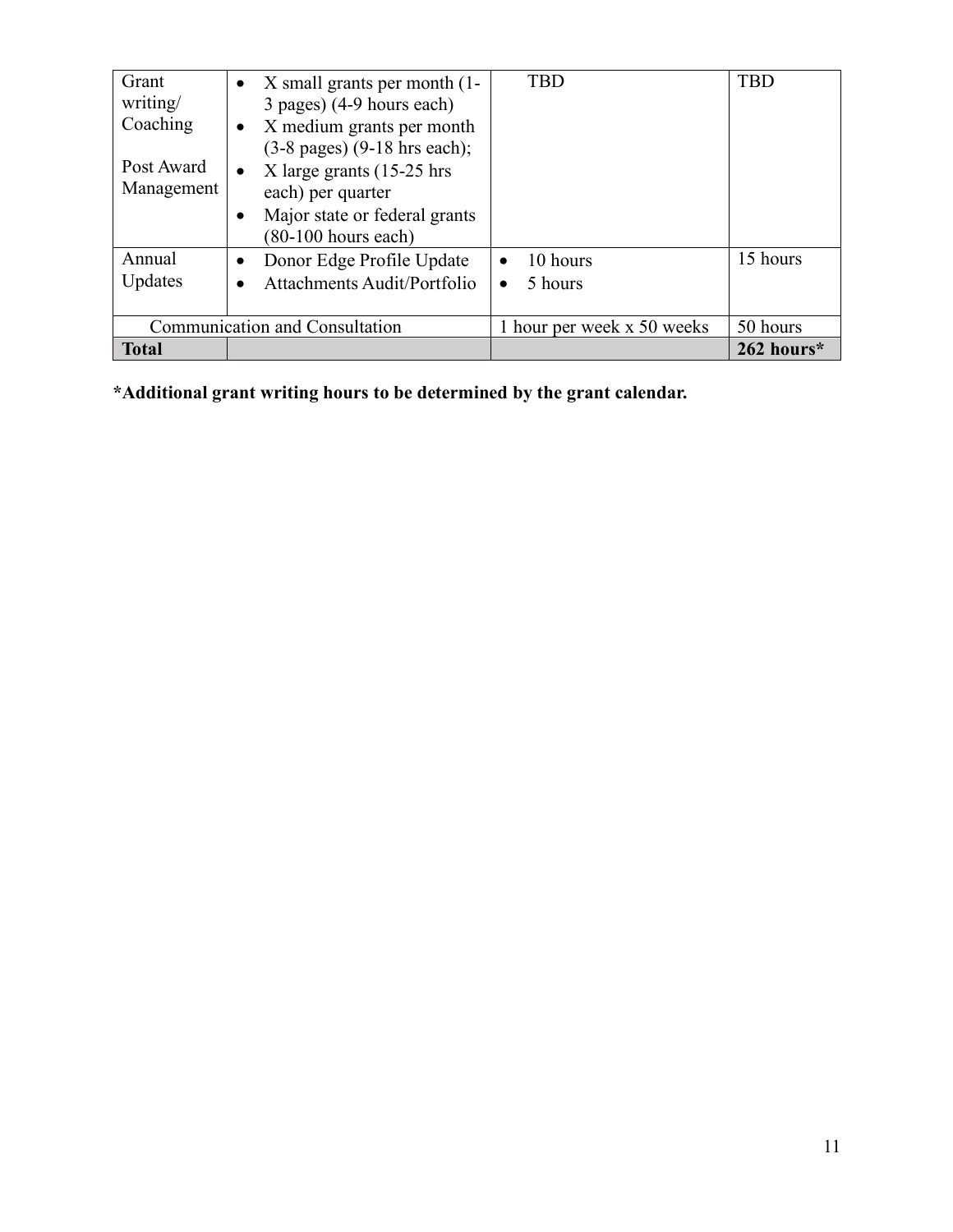# **Appendix B: Scope of Work Options for Clients who need to Establish a Grants Portfolio**

| <b>Phase</b>                                                        | <b>Tasks</b>                                                                                                                                                                                                                                                                | <b>Deliverable</b>                                                                                                                                                                       | <b>Estimated</b><br><b>Hours</b> |
|---------------------------------------------------------------------|-----------------------------------------------------------------------------------------------------------------------------------------------------------------------------------------------------------------------------------------------------------------------------|------------------------------------------------------------------------------------------------------------------------------------------------------------------------------------------|----------------------------------|
| Attachments<br>Portfolio                                            | Review standard attachments<br>$\bullet$<br>required by grant funders,<br>identifying gaps.<br>Adapt current documents or<br>$\bullet$<br>coach organization on how to<br>create documents as needed.                                                                       | Standard portfolio<br>$\bullet$<br>of attachments<br>required by grant<br>funders                                                                                                        | 10 hours                         |
| Financial<br>Support                                                | Analyze, or create, the following<br>$\bullet$<br>for presentation to a grant funder:<br>organizational budget, program<br>budgets.<br>Discuss with finance department<br>$\bullet$<br>about capacities for tracking<br>income/expenses and grant<br>compliance capacities. | Organizational<br>$\bullet$<br><b>Budget</b><br>Program Budget(s)<br>$\bullet$<br><b>Budget Narratives</b><br>$\bullet$<br>Standard grant<br>$\bullet$<br>fiscal management<br>processes | 20 hours                         |
| Data,<br>Evaluation,<br>and<br>Continuous<br>Quality<br>Improvement | Comprehensive write-up of<br>$\bullet$<br>organizational goals and<br>objectives.<br>Identify assessment design<br>$\bullet$<br>strategies<br>Design data collection tools and<br>$\bullet$<br>strategies                                                                   | Logic Model<br>$\bullet$<br><b>Assessment Tools</b><br>Data Collection<br>Plan                                                                                                           | 40 hours                         |
| Organization<br>and Program<br>Description                          | A review and comprehensive<br>$\bullet$<br>revision of the organization and<br>program case statements.                                                                                                                                                                     | <b>Case Statement</b><br>$\bullet$<br>Donor Edge Profile<br>$\bullet$<br>with GKCCF                                                                                                      | 40 hours                         |
| Prospect<br>Research                                                | Extensive review of funding<br>$\bullet$<br>prospects based upon key words<br>Qualify prospects and rank<br>$\bullet$<br>prospects                                                                                                                                          | 12-month grant<br>$\bullet$<br>calendar with<br>prospects<br>prioritized<br>according to<br>clients' risk<br>tolerance<br>Guidance on<br>relationship<br>development and<br>maintenance  | 40 hours                         |
| <b>Grant Writing</b>                                                | Facilitate grant writing either as<br>$\bullet$<br>the primary writer, or coach.                                                                                                                                                                                            | X small grants per<br>$\bullet$<br>month $(1-3$ pages)<br>(4-9 hours each)<br>X medium grants<br>per month (3-8)<br>pages) (9-18 hrs<br>each)                                            | <b>TBD</b>                       |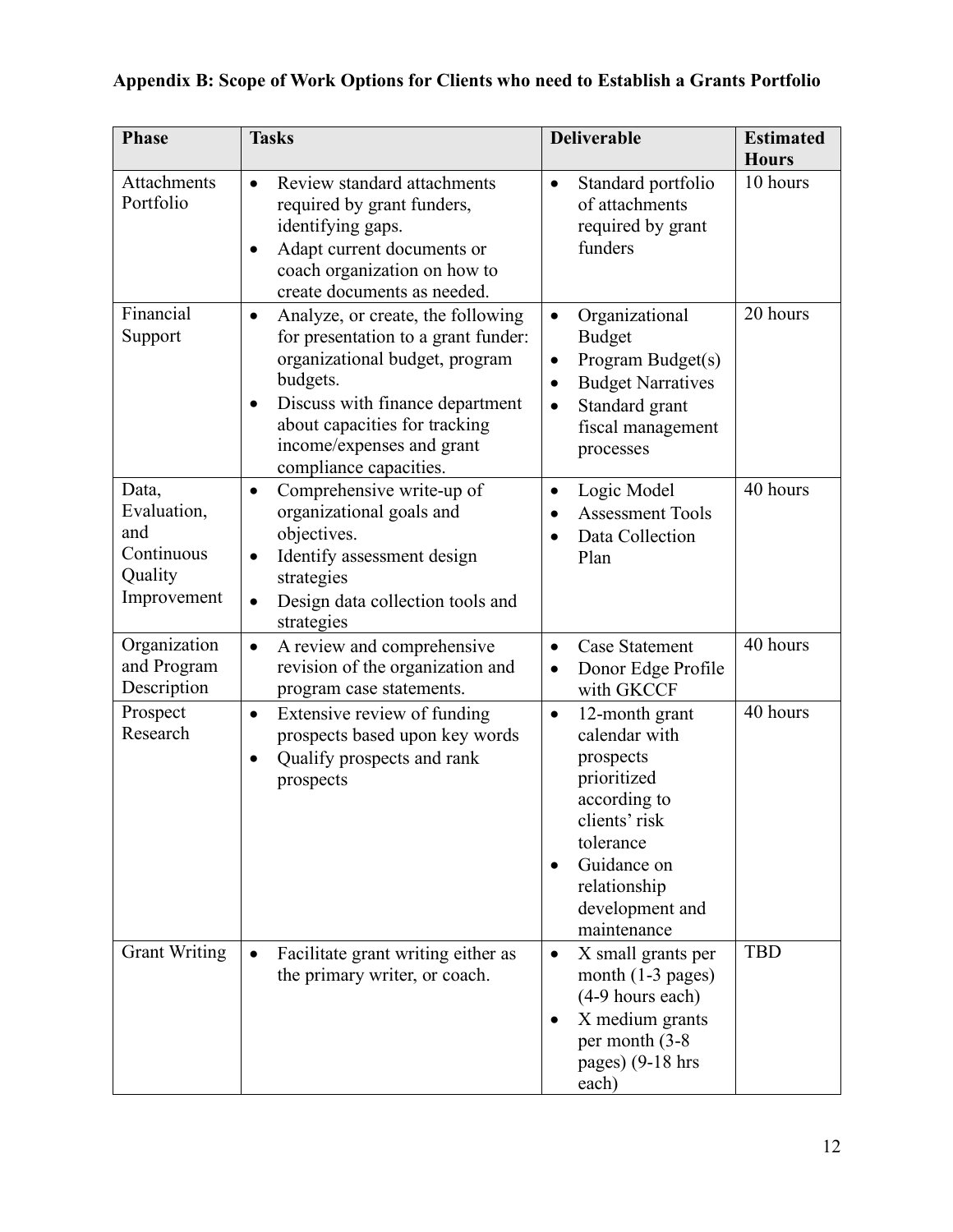|                                |                                                                                                 | X large grants (15-<br>25 hrs each) per<br>quarter |            |
|--------------------------------|-------------------------------------------------------------------------------------------------|----------------------------------------------------|------------|
| Training                       | May include: program design, coaching on how to approach<br>funders, general project management |                                                    | 20 hours   |
| Communication and Consultation |                                                                                                 | 1 hour per month x 12<br>months                    | 12 hours   |
| <b>Total</b>                   |                                                                                                 |                                                    | 182 hours* |

**\*Additional grant writing hours to be determined by the grant calendar.**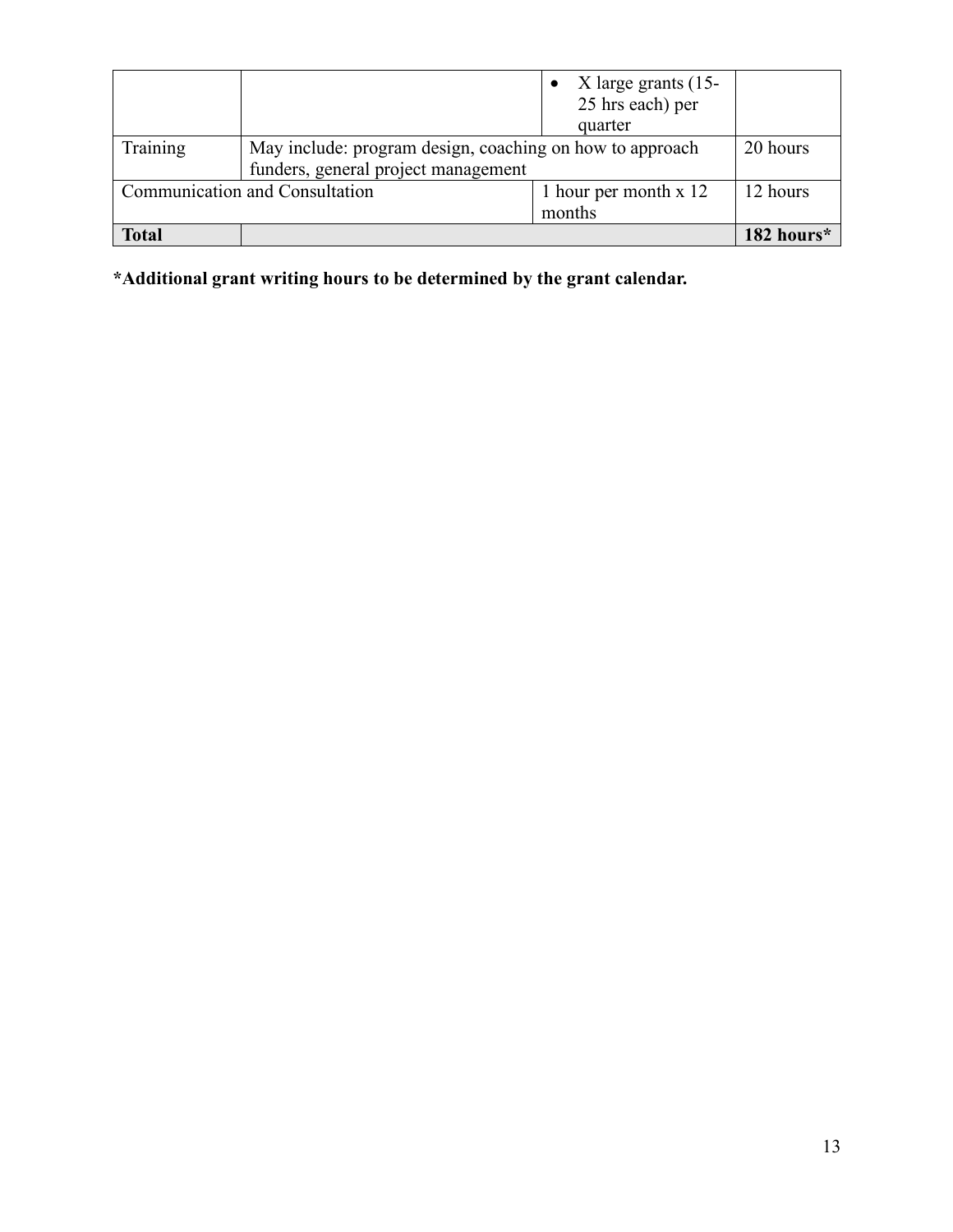# **Appendix C: A Representative List of Successfully Awarded Proposals**

Assel Grant Services has received multiple awards from many of these funders. The amount listed is the highest single grant award, not the total awarded from the funder.

| <b>Grant Name</b>                                                   | <b>Amount Awarded</b> |
|---------------------------------------------------------------------|-----------------------|
| 3Com Urban Challenge                                                | \$100,000             |
| <b>American Century Foundation</b>                                  | \$25,000              |
| American Society of Nuclear Cardiology (ASNC) Pilot and Feasibility | \$30,000              |
| AmeriCorps VISTA                                                    | \$77,496              |
| Arts KC Catalyst Mission Support Grant                              | \$2,500               |
| <b>Ash Grove Foundation</b>                                         | \$2,000               |
| AT&T Foundation                                                     | \$6,000               |
| <b>Bank Community Reinvestment Proposal</b>                         | \$5,000               |
| <b>Bank of America Davis Foundation</b>                             | \$30,000              |
| Bank of America John and Effie Speas Foundation                     | \$50,000              |
| Bank of America Victor E. Speas Foundation                          | \$500,000             |
| <b>Beaumont Foundation Toshiba Laptop Grant</b>                     | \$78,350              |
| Best Buy Foundation Te@ch                                           | \$250,000             |
| <b>Bike 4 The Brain</b>                                             | \$2,500               |
| <b>Bill Self's Assists Foundation</b>                               | \$3,000               |
| <b>Black Community Fund</b>                                         | \$5,000               |
| Blue Cross and Blue Shield Research Study                           | \$830,000             |
| <b>BNSF Foundation</b>                                              | \$5,000               |
| Boehringer Ingelheim Proposal                                       | \$1,000,000           |
| <b>Bracco Investigator Initiated</b>                                | \$66,835              |
| Brown Foundation Program and Capital                                | \$50,000              |
| Capital Federal Foundation                                          | \$100,000             |
| <b>Christiansen Foundation</b>                                      | \$28,000              |
| City of Lee's Summit Community Block Development Grant              | \$12,234              |
| <b>CommCare Foundation</b>                                          | \$30,000              |
| Commerce Bank Oppenstein Brothers Foundation                        | \$50,000              |
| Commerce Bank Richard J. Stern Foundation for the Arts              | \$5,000               |
| Commerce Bank William T Kemper Foundation                           | \$250,000             |
| <b>Community America Foundation</b>                                 | \$18,750              |
| Corporation for National and Community Service (CNCS) AmeriCorps    | \$68,650              |
| Country Club Christian Church                                       | \$10,000              |
| Courtney S. Turner Trust                                            | \$15,000              |
| <b>CPS</b> Foundation                                               | \$5,000               |
| <b>CVS</b> Foundation                                               | \$2,000               |
| Deffenbaugh Foundation                                              | \$50,000              |
| <b>Deluxe Corporation</b>                                           | \$7,500               |
| Department of Education Carol M. White PE Grant                     | \$278,618             |
| Department of Education Early Reading First                         | \$4,478,280           |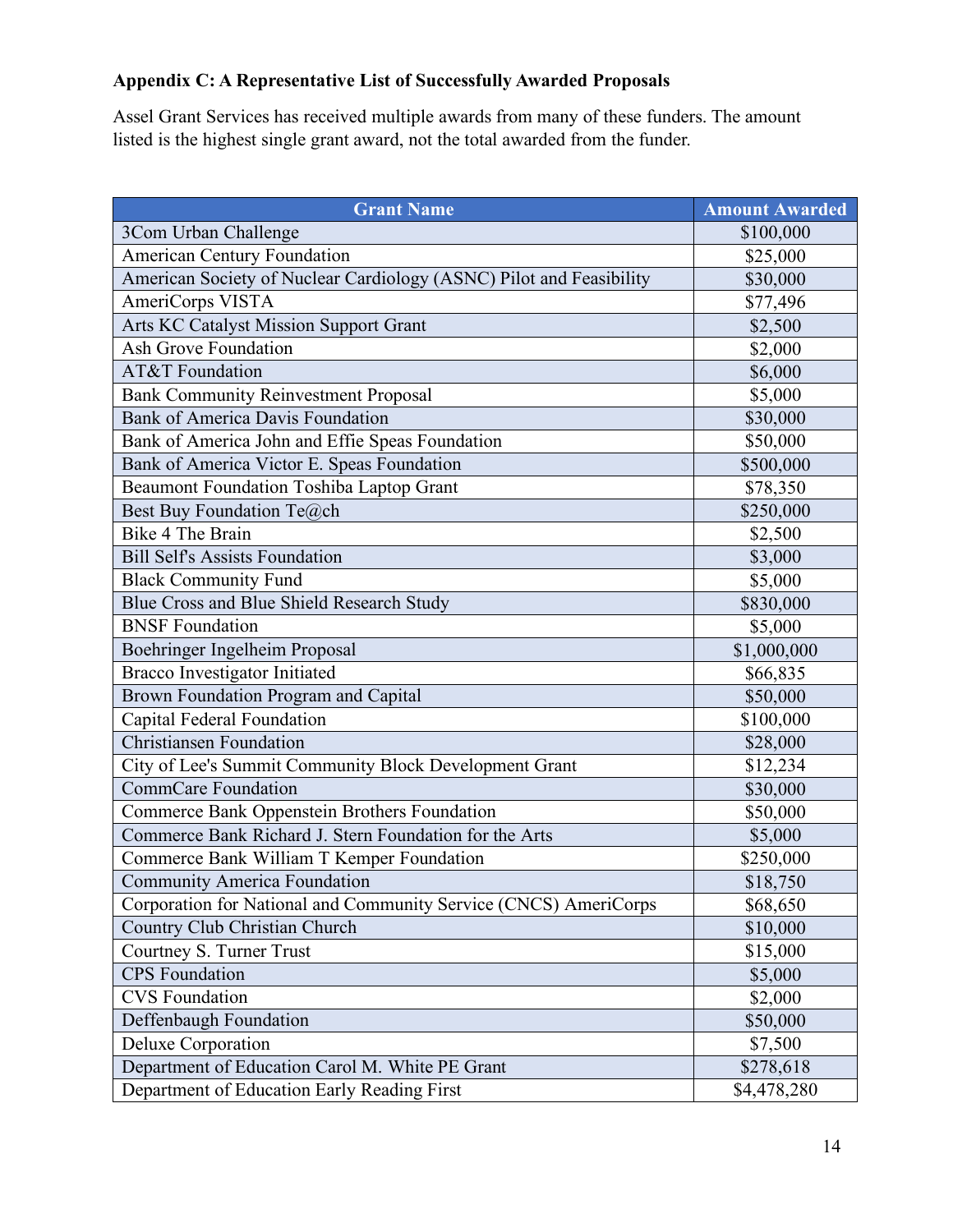| Department of Education National Professional Development                                          | \$1,943,938  |
|----------------------------------------------------------------------------------------------------|--------------|
| Department of Education Ready to Learn                                                             | \$33,117,375 |
| Department of Health and Human Services (DHHS) Appropriation                                       | \$200,000    |
| Department of Health and Human Services (DHHS) Basic Center                                        | \$376,692    |
| Department of Health and Human Services (DHHS) Early Head Start-<br><b>Child Care Partnerships</b> | \$2,200,000  |
| Department of Health and Human Services (DHHS) Head Start COLA                                     | \$99,925     |
| Department of Health and Human Services (DHHS) Head Start Duration<br>Supplement                   | \$945,056    |
| Department of Health and Human Services (DHHS) Head Start Year 4                                   | \$5,723,005  |
| Department of Health and Human Services (DHHS) Street Outreach<br>Services Grant                   | \$300,000    |
| Dickinson Family Foundation                                                                        | \$500,000    |
| <b>Dreiseszun Foundation</b>                                                                       | \$5,000      |
| Eitas                                                                                              | \$399,722    |
| <b>Enterprise Holdings Foundation</b>                                                              | \$2,500      |
| Environmental Protection Agency (EPA) Clean School Bus Grant                                       | \$250,000    |
| Evangelical Lutheran Church of America (ELCA)                                                      | \$3,000      |
| Ewing Kauffman Foundation Great IDEAS                                                              | \$48,000     |
| Ewing Marion Kauffman Foundation                                                                   | \$100,000    |
| Ewing Marion Kauffman Foundation                                                                   | \$1,498,388  |
| Francis Family Foundation Small Arts Grant Fund                                                    | \$3,500      |
| Fred and Louise Hartwig Family Foundation                                                          | \$20,000     |
| George K Baum Foundation                                                                           | \$120,000    |
| George Nettleton Foundation                                                                        | \$10,000     |
| <b>Goppert Foundation</b>                                                                          | \$25,000     |
| Greater Kansas City Community Foundation (GKKCF) Emergency<br>Assistance                           | \$22,500     |
| Greater Kansas City Community Foundation (GKKCF) Homelessness<br><b>Trust Fund</b>                 | \$2,700      |
| Greater Kansas City Community Foundation (GKKCF) Jackson County<br>Children's Services Fund        | \$69,465     |
| Greater Kansas City Community Foundation (GKKCF) Linscomb<br>Foundation                            | \$42,116     |
| Greater Kansas City Community Foundation (GKKCF) Loose Foundation                                  | \$30,000     |
| Greater Lee's Summit Healthcare Foundation                                                         | \$7,000      |
| <b>H&amp;R Block Foundation</b>                                                                    | \$75,000     |
| Hall Family Foundation                                                                             | \$500,000    |
| Hallmark Corporate Foundation                                                                      | \$7,500      |
| Hancock Family Foundation                                                                          | \$100,000    |
| <b>Harvest Ball</b>                                                                                | \$11,000     |
| Health Care Foundation of Greater Kansas City (HCF) Applicant Defined<br>Grants                    | \$75,000     |
| Health Care Foundation of Greater Kansas City (HCF) Mental Health                                  | \$152,767    |
| Health Care Foundation of Greater Kansas City (HCF) Safety Net                                     | \$250,000    |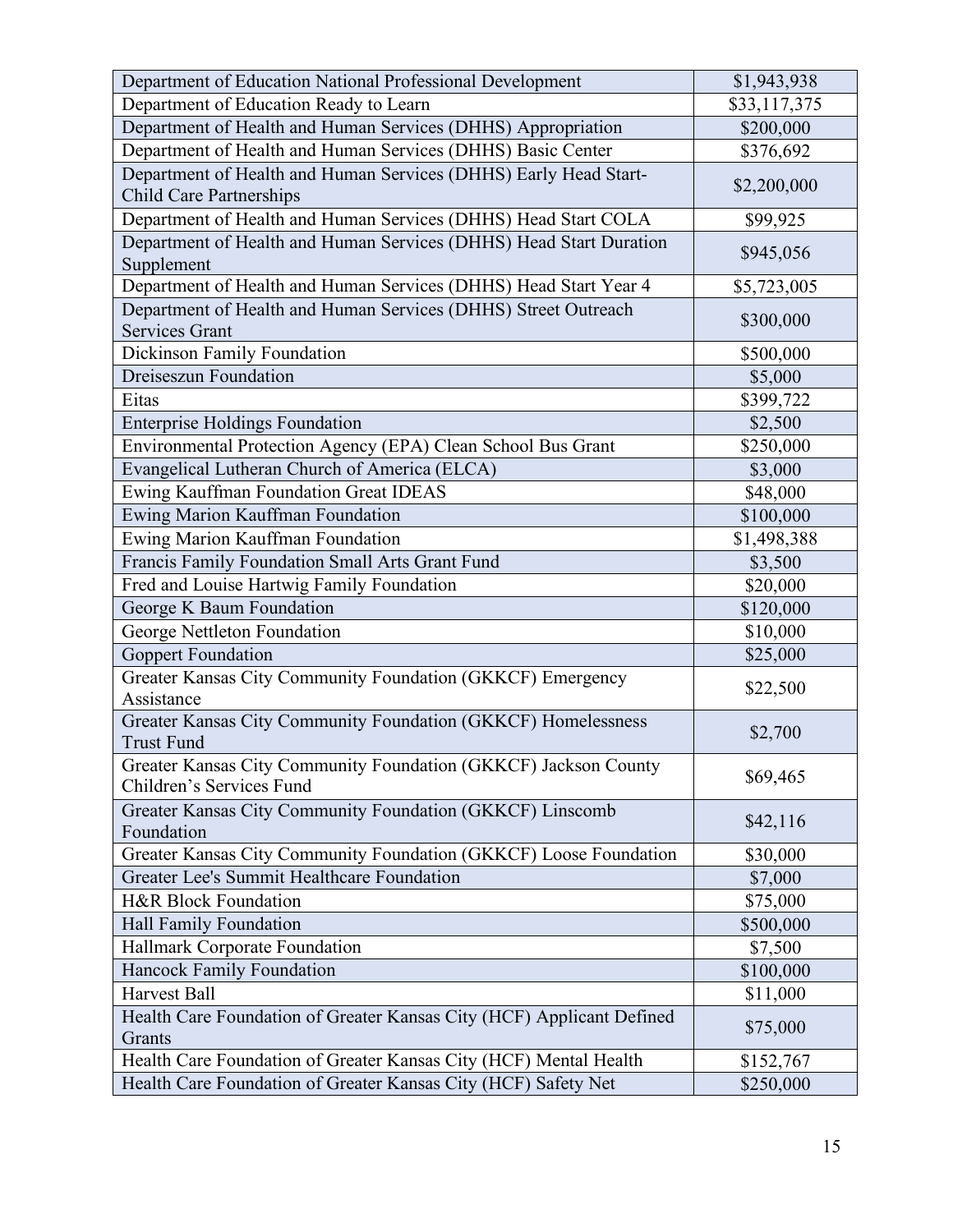| Health Care Foundation of Greater Kansas City (HCF) Special Initiative<br>Grant                       | \$300,000   |
|-------------------------------------------------------------------------------------------------------|-------------|
| Health Resources and Services Administration (HRSA) Scholarships for<br><b>Disadvantaged Students</b> | \$1,500,000 |
| Housing and Urban Development (HUD) -Emergency Assistance                                             | \$100,000   |
| Housing and Urban Development (HUD) -Permanent Supporting Housing                                     | \$231,000   |
| <b>Ina Calkins Trust</b>                                                                              | \$10,000    |
| <b>ING Foundation Education's Unsung Heroes</b>                                                       | \$4,000     |
| Institute of Museum and Library Services (IMLS) Museums for America                                   | \$150,000   |
| Ira and Florita Brady Foundation                                                                      | \$3,000     |
| Jackson County COMBAT Prevention                                                                      | \$55,000    |
| <b>Jackson County COMBAT Treatment</b>                                                                | \$460,000   |
| Jackson County Community Mental Health Fund (JCCMHF) Education                                        | \$168,100   |
| Jackson County Community Mental Health Fund (JCCMHF) Mental<br><b>Health Court</b>                    | \$50,000    |
| Jackson County Community Mental Health Fund (JCCMHF) Safety Net                                       | \$1,292,300 |
| <b>Jackson County Housing Services</b>                                                                | \$20,000    |
| Jewish Community Foundation of Greater Kansas City Flo Harris                                         | \$5,000     |
| Foundation                                                                                            |             |
| Jewish Heritage Foundation                                                                            | \$15,000    |
| Johnson County Giving Circle                                                                          | \$12,500    |
| <b>Johnson County Young Matrons</b>                                                                   | \$15,000    |
| Junior League of Greater Kansas City                                                                  | \$3,800     |
| Kansas Children's Cabinet and Trust Fund Early Childhood Block Grant                                  | \$2,929,812 |
| Kansas City Kansas Emergency Shelter Grant                                                            | \$20,000    |
| Kansas City, MO Consolidated Plan - Emergency Services Grant                                          | \$73,937    |
| Kansas City, MO Consolidated Plan CDBG Construction                                                   | \$130,266   |
| Kansas City, MO Consolidated Plan CDBG Public Services                                                | \$87,036    |
| Kansas City, MO Consolidated Plan HOPWA                                                               | \$66,000    |
| Kansas Health Foundation                                                                              | \$22,384    |
| Kansas VOCA Grant                                                                                     | \$37,575    |
| <b>KC</b> Digital Inclusion                                                                           | \$9,000     |
| <b>KCPL Foundation</b>                                                                                | \$5,000     |
| Laura Bush Foundation Literacy Grant                                                                  | \$5,000     |
| <b>Lowes Outdoor Classroom</b>                                                                        | \$2,000     |
| Lowes Toolbox for Education                                                                           | \$5,000     |
| Mabee Foundation                                                                                      | \$500,000   |
| <b>Mader Foundation LOI</b>                                                                           | \$5,000     |
| MARC Health, Advocacy and Supportive Services                                                         | \$34,980    |
| Martha Lee Cain Tranby Music Enrichment Fund                                                          | \$2,750     |
| Mary Elizabeth Martin Scholarship Trust                                                               | \$2,500     |
| McGee Foundation                                                                                      | \$25,000    |
| Menorah Heritage Foundation                                                                           | \$15,000    |
| Menorah Legacy Foundation                                                                             | \$14,849    |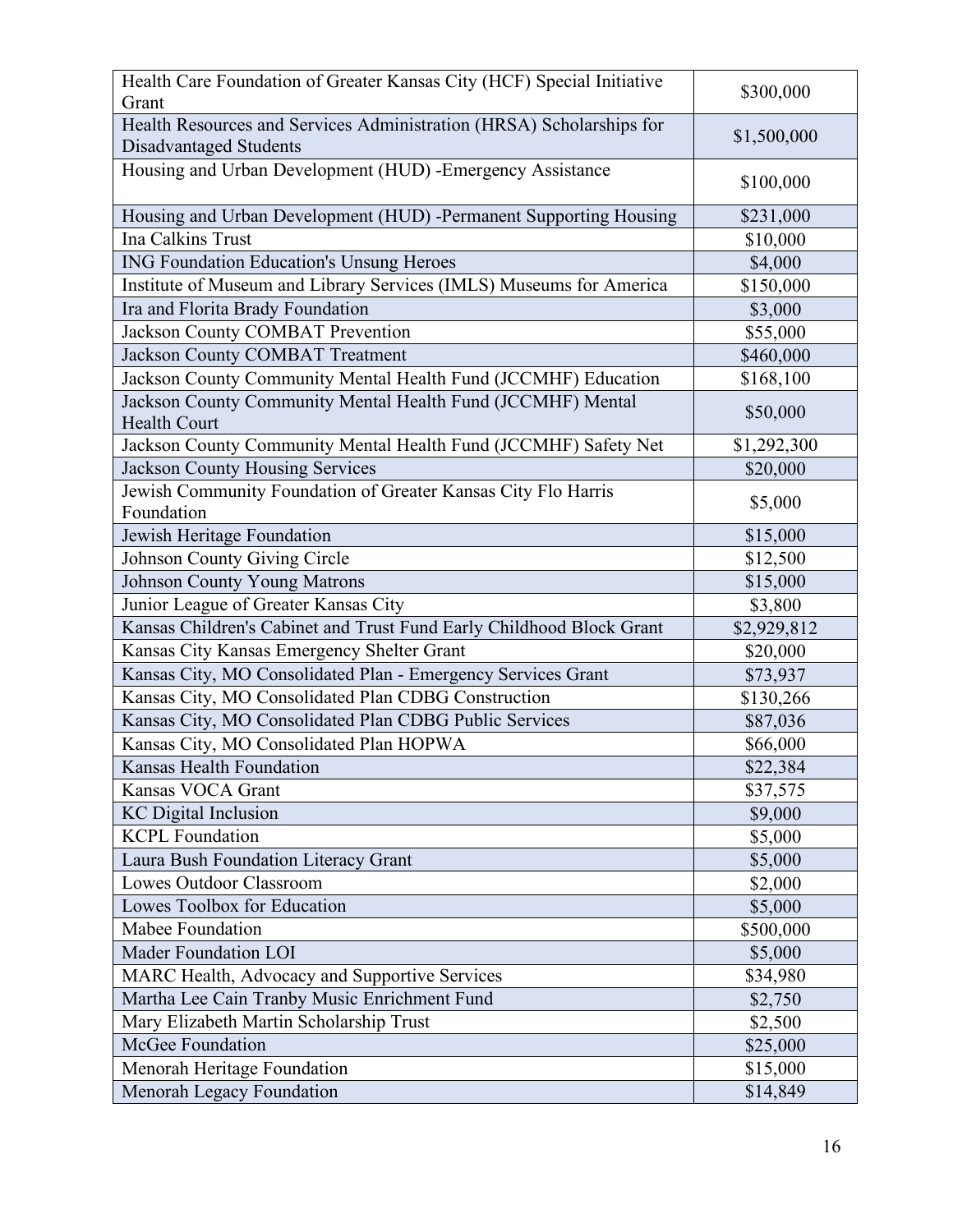| Missouri Arts Council Annual Strategic Grant                                                                                     | \$22,653    |
|----------------------------------------------------------------------------------------------------------------------------------|-------------|
| Missouri Arts Council Capacity Grant                                                                                             | \$2,500     |
| Missouri Department of Conservation Lewis and Clark Conservation<br>Grants                                                       | \$3,750     |
| Missouri Department of Conservation Outdoor Classroom Grant                                                                      | \$2,000     |
| Missouri Department of Corrections Community Reentry                                                                             | \$50,000    |
| Missouri Department of Elementary and Secondary Education (DESE)<br>21st Century Community Learning Centers/After School Program | \$1,760,000 |
| Missouri Department of Elementary and Secondary Education (DESE)<br><b>Adult Education and Literacy</b>                          | \$986,427   |
| Missouri Department of Elementary and Secondary Education (DESE)<br>Comprehensive School Reform                                  | \$150,000   |
| Missouri Department of Elementary and Secondary Education (DESE)<br>Family Literacy Implementation Grant                         | \$1,846,960 |
| Missouri Department of Elementary and Secondary Education (DESE)<br>Homeless Children and Youth                                  | \$110,800   |
| Missouri Department of Elementary and Secondary Education (DESE)<br>Math and Science Partnership                                 | \$1,500,000 |
| Missouri Department of Elementary and Secondary Education (DESE)<br><b>Reading First</b>                                         | \$2,383,836 |
| Missouri Department of Elementary and Secondary Education (DESE)<br>School Improvement Grant                                     | \$2,843,330 |
| Missouri Department of Elementary and Secondary Education (DESE)<br>Voc Ed Improving the Quality of Child Care Education Grant   | \$17,160    |
| Missouri Department of Higher Education (MDHE) Teacher Quality Grant                                                             | \$77,000    |
| Missouri Department of Transportation MARC 5310                                                                                  | \$32,300    |
| Missouri Department of Transportation Missouri Elderly and Handicapped<br>Transportation Assistance Program (MEHTAP)             | \$7,185     |
| Missouri Development Finance Board (MDFB) Tax Credits                                                                            | \$4,000,000 |
| Missouri Housing Development Commission Missouri Housing Trust<br><b>Fund-Emergency Assistance</b>                               | \$100,000   |
| Missouri Housing Development Commission Missouri Housing Trust<br><b>Fund-Rental Assistance</b>                                  | \$136,111   |
| Missouri Housing Development Corporation (MHDC) Homelessness<br>Prevention and Rapid Rehousing                                   | \$177,491   |
| Missouri Secretary of State Local Records Grant                                                                                  | \$4,673     |
| MoTIP Phase 0                                                                                                                    | \$10,000    |
| MoTIP Phase II Bridge Loan                                                                                                       | \$50,000    |
| Muriel McBrien Kauffman Foundation                                                                                               | \$500,000   |
| <b>National CASA Foundation Renewal</b>                                                                                          | \$23,200    |
| National Endowment of the Humanities NEH on the Road                                                                             | \$2,100,000 |
| National Institute of Health Small Business Innovative Research Phase I                                                          | \$117,039   |
| National Science Foundation (NSF) Fellows Program                                                                                | \$784,971   |
| <b>National Science Foundation (NSF) GeoPATHS</b>                                                                                | \$497,208   |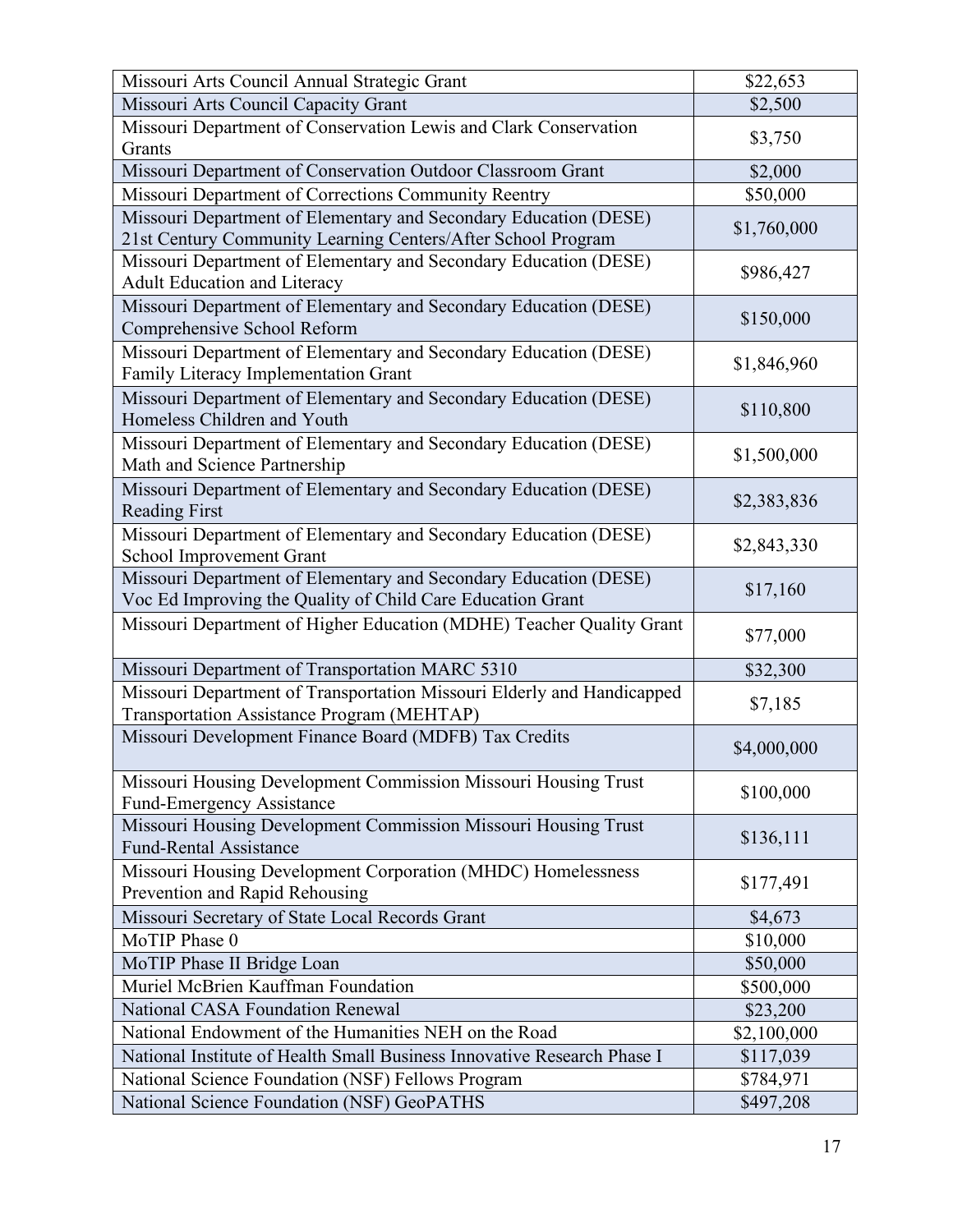| National Science Foundation (NSF) Improvement Undergraduate STEM<br>Education   | \$398,866   |
|---------------------------------------------------------------------------------|-------------|
| National Science Foundation (NSF) Noyce                                         | \$1,309,887 |
| National Science Foundation (NSF) Small Business Innovative Research<br>Phase I | \$225,000   |
| National Science Foundation (NSF) S-STEM                                        | \$649,773   |
| Olathe Mayor's Christmas Tree Fund                                              | \$10,000    |
| <b>OneOK</b> Foundation/One Gas                                                 | \$2,500     |
| <b>Orear Foundation</b>                                                         | \$10,000    |
| <b>Otto Bremer Foundation</b>                                                   | \$30,000    |
| Prime Health Foundation                                                         | \$25,000    |
| <b>Owest Foundation</b>                                                         | \$11,000    |
| R. A. Long Foundation                                                           | \$5,000     |
| <b>REACH Foundation</b>                                                         | \$30,000    |
| <b>REACH Foundation Capacity Grant</b>                                          | \$40,000    |
| <b>REACH Foundation Core Operating Grant</b>                                    | \$50,000    |
| <b>REACH Foundation Mental Health</b>                                           | \$117,572   |
| <b>RGK</b> Foundation                                                           | \$50,000    |
| <b>Royals Charities</b>                                                         | \$10,000    |
| <b>Rust Foundation</b>                                                          | \$15,000    |
| S.D. Bechtel, Jr. Foundation                                                    | \$2,500,000 |
| Sarli Family Foundation                                                         | \$75,000    |
| Soroptimist International of Kansas City                                        | \$2,000     |
| <b>Sosland Family Foundation</b>                                                | \$10,000    |
| South St. Joseph Progressive Association (SSJPA)                                | \$5,000     |
| <b>Sprint Foundation</b>                                                        | \$10,000    |
| St. Joseph Medical Center Auxiliary Foundation                                  | \$12,500    |
| Stanley H. Durwood Foundation                                                   | \$25,000    |
| <b>State Street Foundation</b>                                                  | \$23,000    |
| <b>Sunderland Foundation</b>                                                    | \$3,000,000 |
| <b>Sunflower Foundation Capacity Grant</b>                                      | \$20,000    |
| <b>Taylor Foundation</b>                                                        | \$10,000    |
| Thrivent Financial for Lutherans Charitable Gifting Initiative                  | \$65,000    |
| Thrivent Financial for Lutherans Economic Bridge Program                        | \$5,000     |
| Thrivent Financial for Lutherans Lutheran Grant Program                         | \$5,000     |
| <b>TJX Foundation-Regional</b>                                                  | \$3,500     |
| Truman Heartland Community Foundation (THCF)                                    | \$5,000     |
| <b>UMB Charitable Trusts</b>                                                    | \$50,000    |
| Unified Government CDBG                                                         | \$25,000    |
| Unified Government/Hollywood Casino                                             | \$12,500    |
| <b>Union Pacific Foundation</b>                                                 | \$5,000     |
| United Community Services (UCS) Alcohol Tax Fund                                | \$45,657    |
| United Community Services (UCS) Human Service Fund                              | \$20,000    |
| United Way of Greater Kansas City Community Impact Fund                         | \$71,750    |
| United Way of Greater Kansas City Community Impact Fund                         | \$486,177   |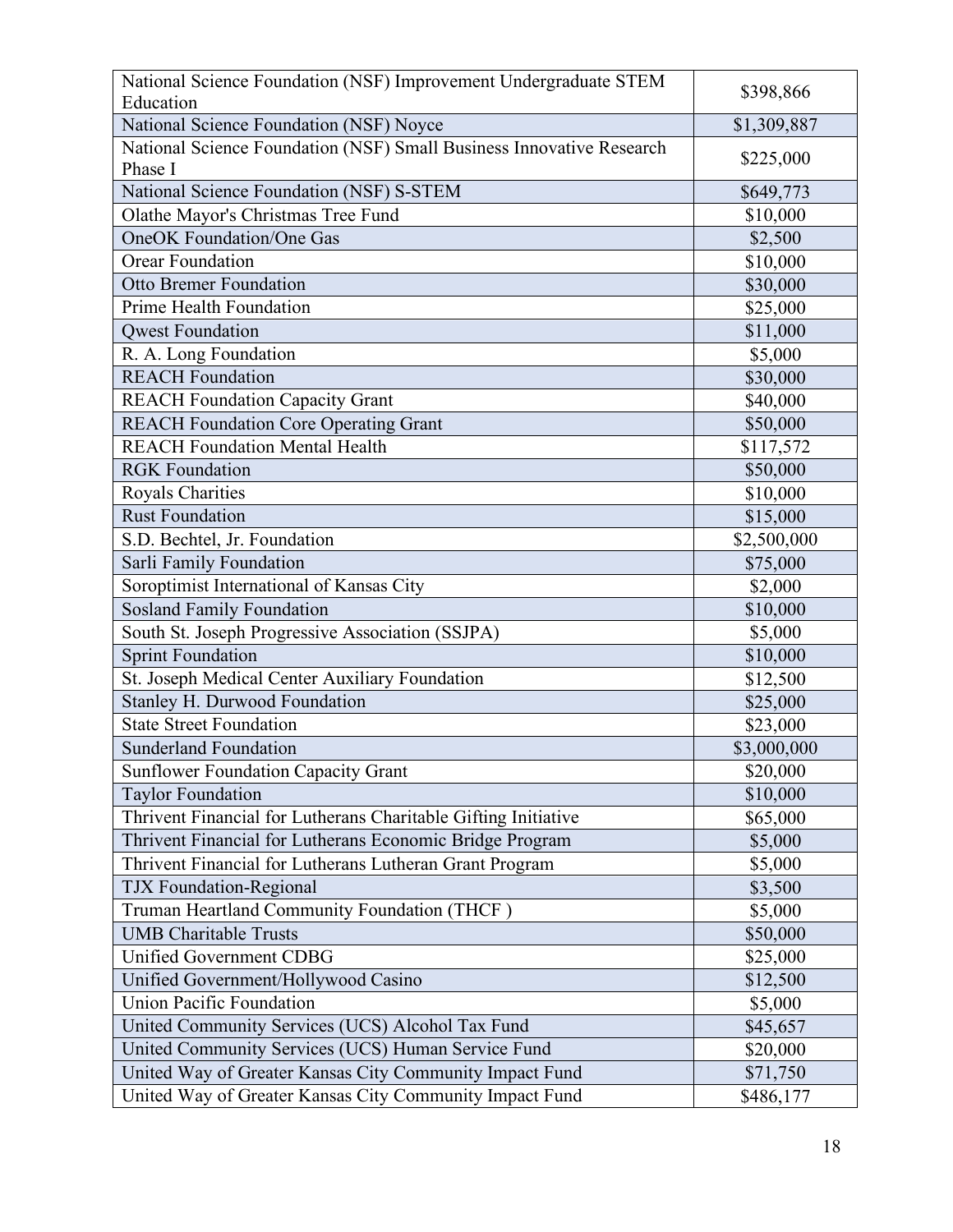| United Way of Greater Kansas City Early Learning  | \$300,111   |
|---------------------------------------------------|-------------|
| United Way of Greater Kansas City Quality Matters | \$123,096   |
| United Way of Greater Kansas City United for Hope | \$30,000    |
| United Way of Greater Kansas City United For Hope | \$30,000    |
| United Way of Wyandotte County                    | \$20,000    |
| <b>UPS</b> Foundation                             | \$10,000    |
| <b>US Probation and Parole Grant</b>              | \$1,282,300 |
| Village Presbyterian Mission Fund                 | \$5,000     |
| <b>Walmart State Giving</b>                       | \$35,000    |
| <b>WellCare Foundation</b>                        | \$5,000     |
| William G. McGowan Charitable Fund                | \$50,000    |
| Wyandotte Health Foundation                       | \$10,000    |
| <b>YUSA</b>                                       | \$9,732     |